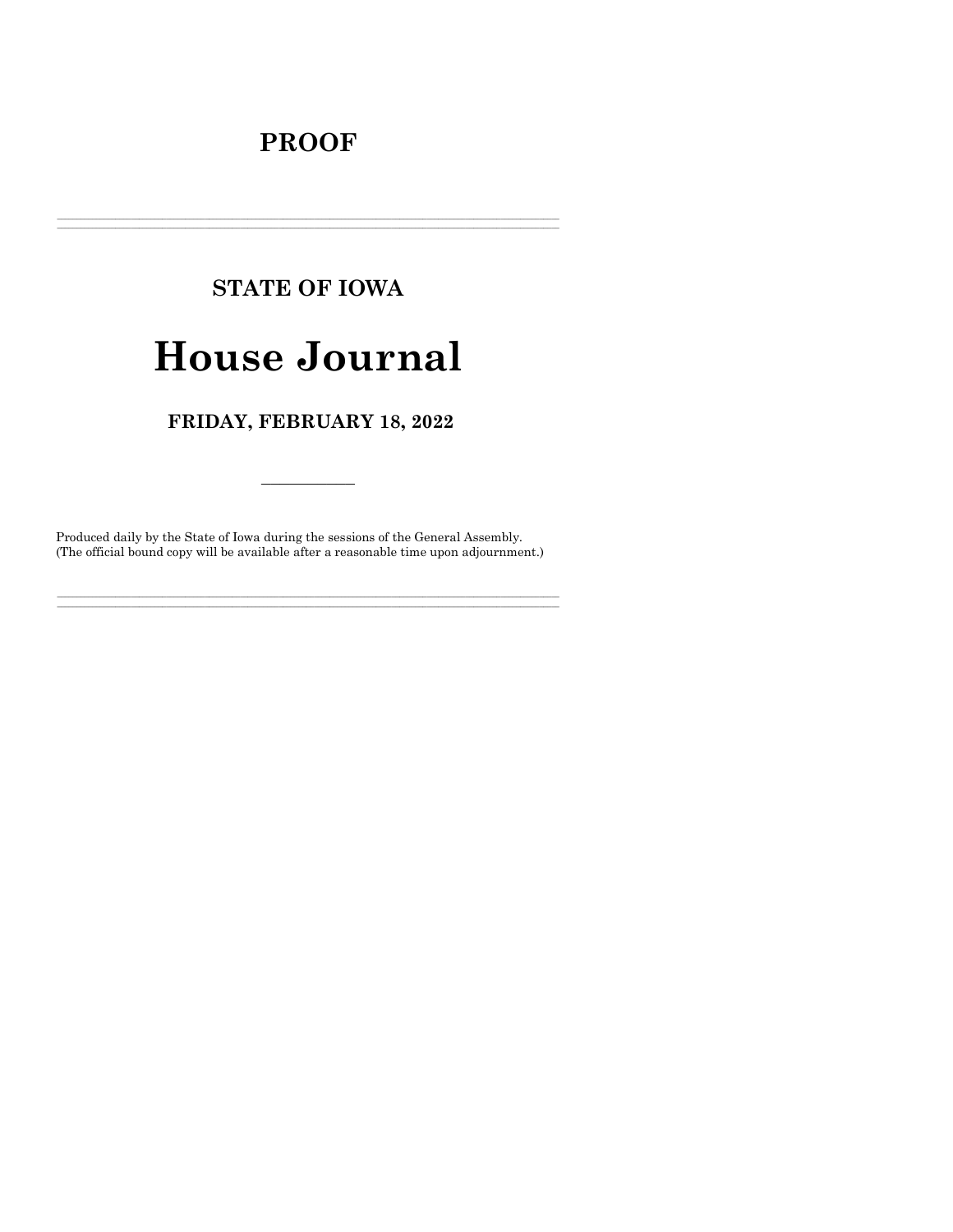## **JOURNAL OF THE HOUSE**

Fortieth Calendar Day - Twenty-sixth Session Day

Hall of the House of Representatives Des Moines, Iowa, Friday, February 18, 2022

The House met pursuant to adjournment at 9:16 a.m., Bousselot of Polk in the chair.

Prayer was offered by Bousselot of Polk.

#### PLEDGE OF ALLEGIANCE

The Pledge of Allegiance was led by Bousselot of Polk.

The Journal of Thursday, February 17, 2022, was approved.

#### INTRODUCTION OF BILLS

**[House File 2448,](https://www.legis.iowa.gov/legislation/BillBook?ga=89&ba=HF2448)** by Bennett, a bill for an act requiring that human growth and development instruction provided by school districts include age-appropriate and research-based instruction inclusive of lesbian, gay, bisexual, and transgender health practices.

Read first time and referred to committee on **Education.**

**[House File 2449,](https://www.legis.iowa.gov/legislation/BillBook?ga=89&ba=HF2449)** by Bennett, a bill for an act requiring that human growth and development instruction provided by school districts include instruction on consent.

Read first time and referred to committee on **Education.**

**[House File 2450,](https://www.legis.iowa.gov/legislation/BillBook?ga=89&ba=HF2450)** by Bennett, a bill for an act relating to treatment or intervention involving an intersex minor.

Read first time and referred to committee on **Human Resources.**

**[House File 2451,](https://www.legis.iowa.gov/legislation/BillBook?ga=89&ba=HF2451)** by Bennett, a bill for an act relating to cell site location information and search warrants.

Read first time and referred to committee on **Judiciary.**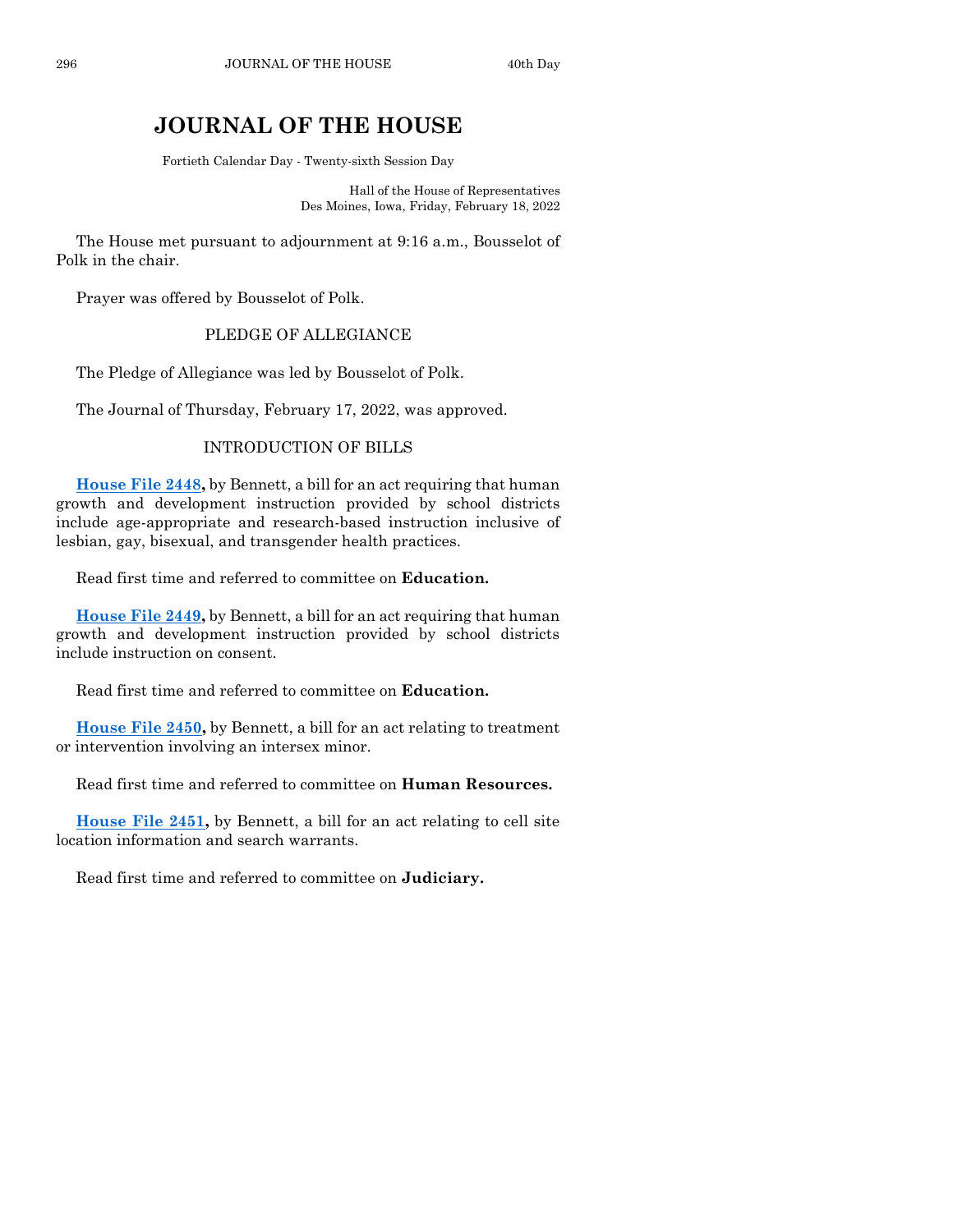**[House File 2452,](https://www.legis.iowa.gov/legislation/BillBook?ga=89&ba=HF2452)** by Bennett, a bill for an act relating to the issuance and execution of a search warrant.

Read first time and referred to committee on **Judiciary.**

**[House File 2453,](https://www.legis.iowa.gov/legislation/BillBook?ga=89&ba=HF2453)** by Bennett, a bill for an act relating to wage discrimination under the Iowa civil rights Act.

Read first time and referred to committee on **Labor.**

**[House File 2454,](https://www.legis.iowa.gov/legislation/BillBook?ga=89&ba=HF2454)** by Bennett, a bill for an act requiring the department of natural resources to develop a plan to match the nationally determined commitment to cut greenhouse gas pollution.

Read first time and referred to committee on **Natural Resources.**

**[House File 2455,](https://www.legis.iowa.gov/legislation/BillBook?ga=89&ba=HF2455)** by Bennett, a bill for an act relating to the establishment of a task force regarding climate adaptability and resiliency.

Read first time and referred to committee on **Natural Resources.**

**[House File 2456,](https://www.legis.iowa.gov/legislation/BillBook?ga=89&ba=HF2456)** by Bennett, a bill for an act relating to financial contracts for the sale of cats and dogs.

Read first time and referred to committee on **State Government.**

**[House File 2457,](https://www.legis.iowa.gov/legislation/BillBook?ga=89&ba=HF2457)** by Bennett and Thorup, a bill for an act relating to bidding for purchases through a competitive bidding process by the state.

Read first time and referred to committee on **State Government.**

**[House File 2458,](https://www.legis.iowa.gov/legislation/BillBook?ga=89&ba=HF2458)** by committee on Judiciary, a bill for an act relating to postconviction access to a defendant's file in the possession of a law enforcement agency, county attorney, the attorney general in this state, and the defendant's previous trial or appellate attorney.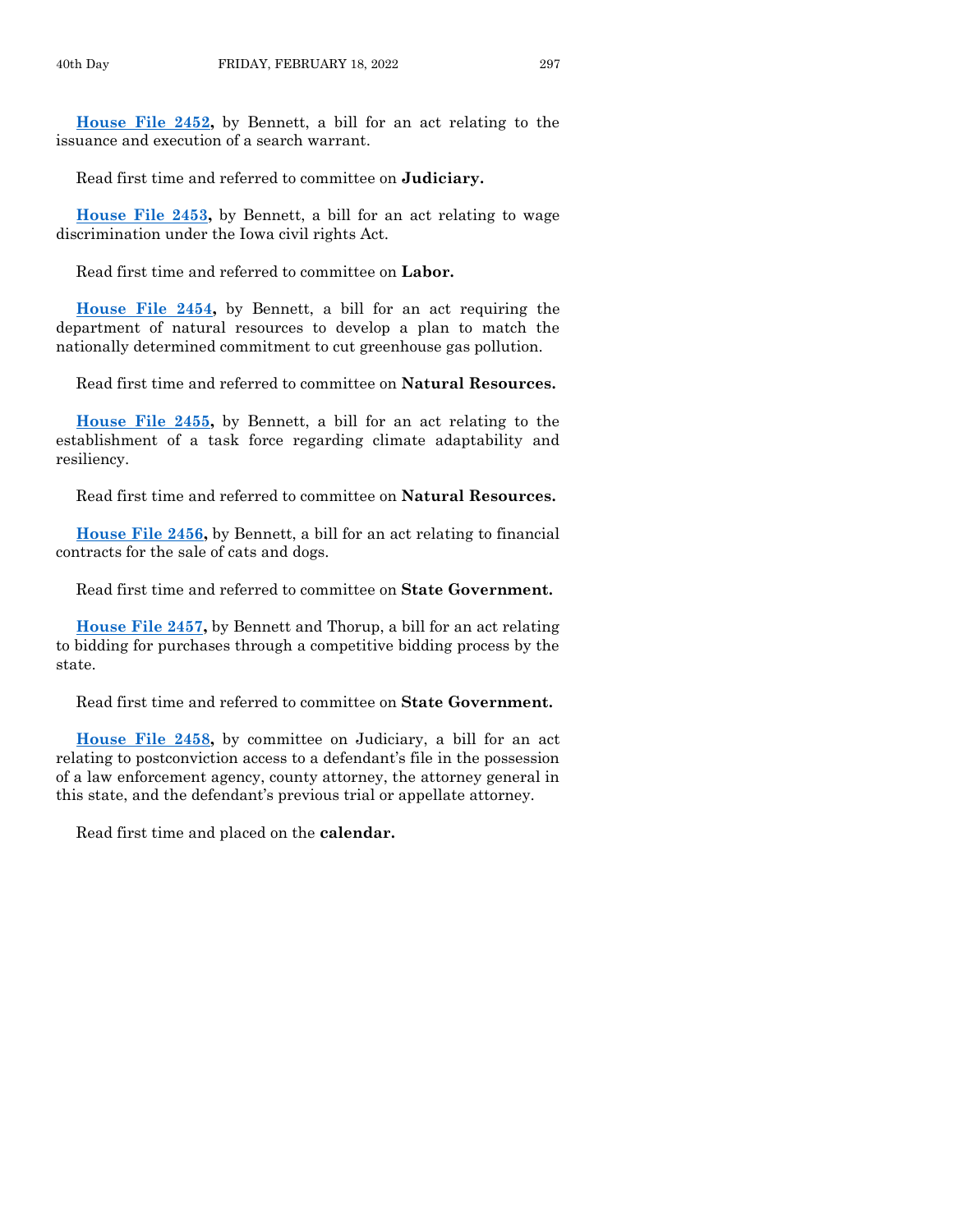**[House File 2459,](https://www.legis.iowa.gov/legislation/BillBook?ga=89&ba=HF2459)** by committee on Information Technology, a bill for an act relating to the financing of the construction or repair of works or facilities used to provide telecommunications services.

Read first time and placed on the **calendar.**

**[House File 2460,](https://www.legis.iowa.gov/legislation/BillBook?ga=89&ba=HF2460)** by committee on Information Technology, a bill for an act directing the office of the chief information officer and the Iowa economic development authority to jointly conduct a feasibility study relating to internet exchange points.

Read first time and placed on the **calendar.**

**[House File 2461,](https://www.legis.iowa.gov/legislation/BillBook?ga=89&ba=HF2461)** by committee on Information Technology, a bill for an act relating to ransomware and providing penalties.

Read first time and placed on the **calendar.**

**[House File 2462,](https://www.legis.iowa.gov/legislation/BillBook?ga=89&ba=HF2462)** by committee on Public Safety, a bill for an act relating to penalties for the manufacture, delivery, or possession with the intent to manufacture or deliver heroin.

Read first time and placed on the **calendar.**

**[House File 2463,](https://www.legis.iowa.gov/legislation/BillBook?ga=89&ba=HF2463)** by committee on Judiciary, a bill for an act relating to nonsubstantive Code corrections, and including retroactive applicability provisions.

Read first time and placed on the **calendar.**

**[House File 2464,](https://www.legis.iowa.gov/legislation/BillBook?ga=89&ba=HF2464)** by committee on Judiciary, a bill for an act relating to the expungement of certain criminal history records of victims of human trafficking, and including penalties.

Read first time and placed on the **calendar.**

**[House File 2465,](https://www.legis.iowa.gov/legislation/BillBook?ga=89&ba=HF2465)** by committee on State Government, a bill for an act relating to regional representation and residency requirements for members of the state transportation commission, and including effective date and applicability provisions.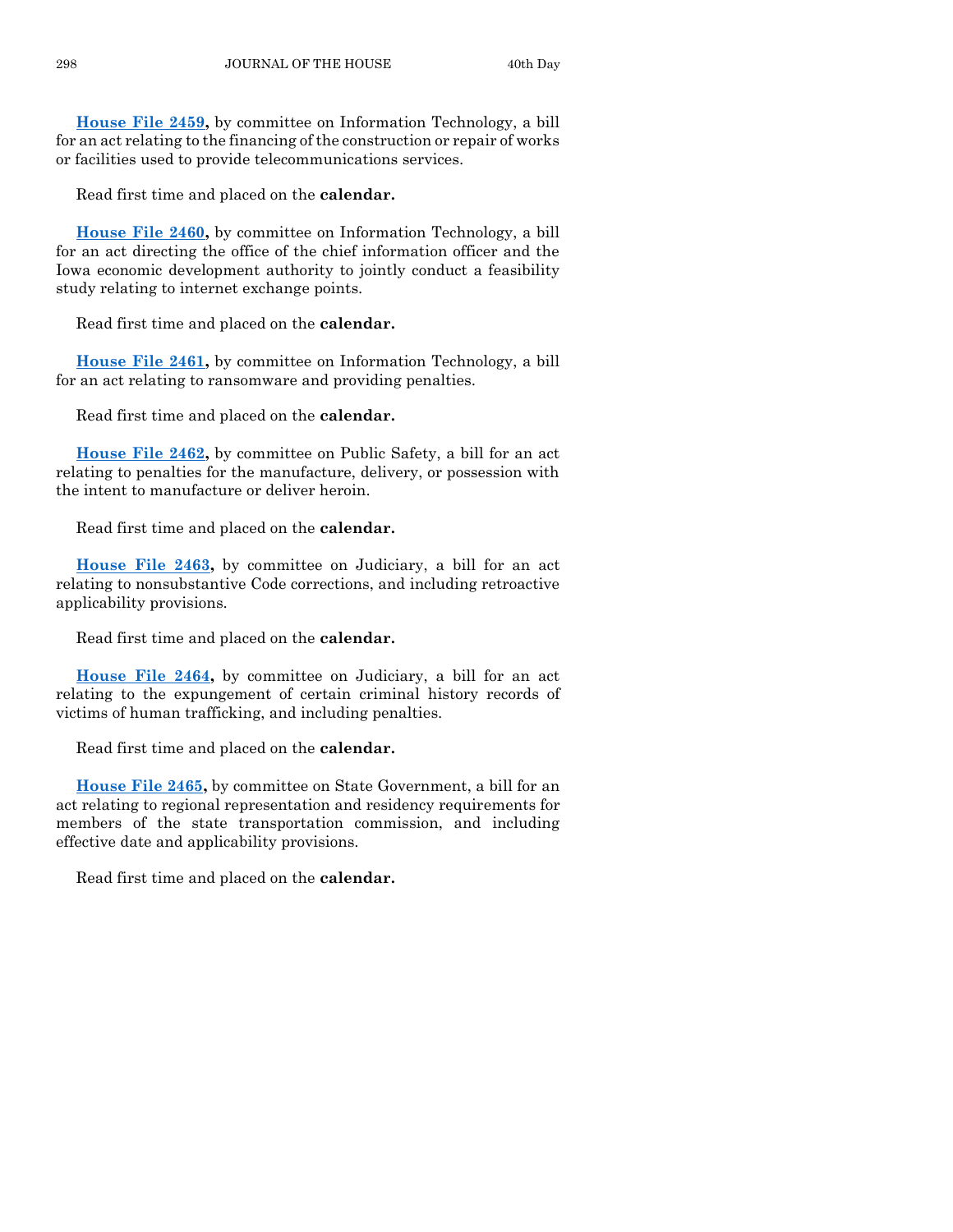**[House File 2466,](https://www.legis.iowa.gov/legislation/BillBook?ga=89&ba=HF2466)** by committee on State Government, a bill for an act concerning county supervisor representation plans.

Read first time and placed on the **calendar.**

**[House File 2467,](https://www.legis.iowa.gov/legislation/BillBook?ga=89&ba=HF2467)** by committee on State Government, a bill for an act prohibiting the government of, and persons and entities from, the People's Republic of China from acquiring real property located in the state.

Read first time and placed on the **calendar.**

**[House File 2468,](https://www.legis.iowa.gov/legislation/BillBook?ga=89&ba=HF2468)** by committee on Judiciary, a bill for an act relating to statutes of limitations on arbitration proceedings and including applicability provisions.

Read first time and placed on the **calendar.**

**[House File 2469,](https://www.legis.iowa.gov/legislation/BillBook?ga=89&ba=HF2469)** by committee on Judiciary, a bill for an act relating to corporations by providing for the use of electronic mail and other electronic transmissions, and shareholders' lists.

Read first time and placed on the **calendar.**

**[House File 2470,](https://www.legis.iowa.gov/legislation/BillBook?ga=89&ba=HF2470)** by committee on Economic Growth, a bill for an act adopting and implementing the recommendations of the artisanal butchery task force.

Read first time and placed on the **calendar.**

**[House File 2471,](https://www.legis.iowa.gov/legislation/BillBook?ga=89&ba=HF2471)** by committee on Judiciary, a bill for an act relating to the use of inventory checklists upon commencement and termination of residential tenancies and including applicability provisions.

Read first time and placed on the **calendar.**

**[House File 2472,](https://www.legis.iowa.gov/legislation/BillBook?ga=89&ba=HF2472)** by committee on Judiciary, a bill for an act relating to tampering with witnesses or jurors, and providing penalties.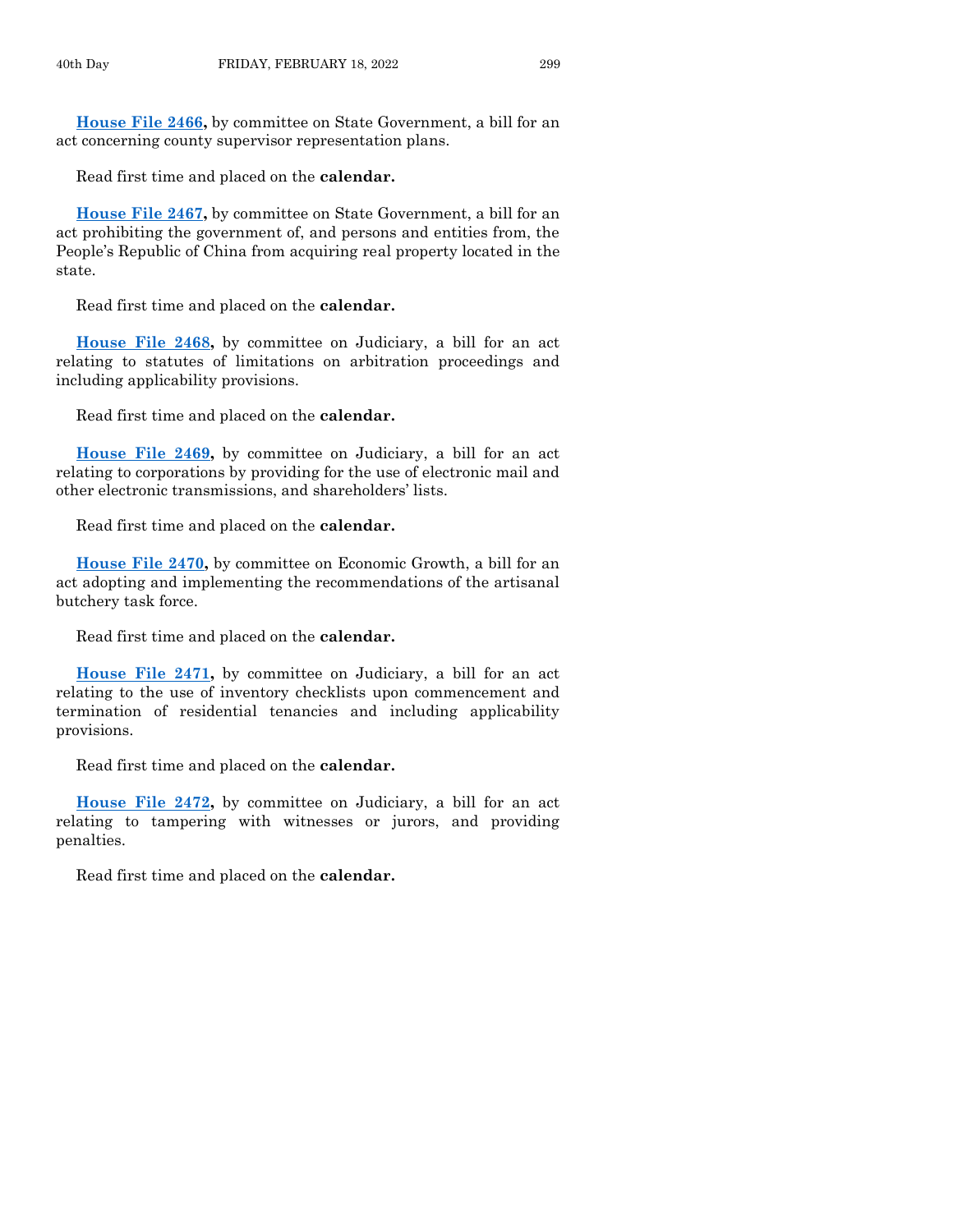**[House File 2473,](https://www.legis.iowa.gov/legislation/BillBook?ga=89&ba=HF2473)** by committee on Judiciary, a bill for an act relating to landlords and tenants, including rental property utilities, the definition of rent, and forcible entry and detainer actions.

Read first time and placed on the **calendar.**

**[House File 2474,](https://www.legis.iowa.gov/legislation/BillBook?ga=89&ba=HF2474)** by committee on Judiciary, a bill for an act providing for representation of adoptive parents and guardians ad litem by local public defenders for children in certain adoption proceedings.

Read first time and placed on the **calendar.**

**[House File 2475,](https://www.legis.iowa.gov/legislation/BillBook?ga=89&ba=HF2475)** by committee on State Government, a bill for an act providing for the removal of municipal utility board members under specified circumstances and including effective date provisions.

Read first time and placed on the **calendar.**

**[House File 2476,](https://www.legis.iowa.gov/legislation/BillBook?ga=89&ba=HF2476)** by committee on Public Safety, a bill for an act relating to the conveyance of a gun in a vehicle on a public highway.

Read first time and placed on the **calendar.**

**[House File 2477,](https://www.legis.iowa.gov/legislation/BillBook?ga=89&ba=HF2477)** by committee on Public Safety, a bill for an act related to forgery involving movie prop money, and providing penalties.

Read first time and placed on the **calendar.**

**[House File 2478,](https://www.legis.iowa.gov/legislation/BillBook?ga=89&ba=HF2478)** by committee on Judiciary, a bill for an act relating to the inclusion of victims of domestic abuse within the victim rights Act for the purposes of victim registration, notification, and rights in criminal proceedings.

Read first time and placed on the **calendar.**

**[House File 2479,](https://www.legis.iowa.gov/legislation/BillBook?ga=89&ba=HF2479)** by committee on Public Safety, a bill for an act relating to rental agreements and early termination rights of tenants who are victims of certain crimes.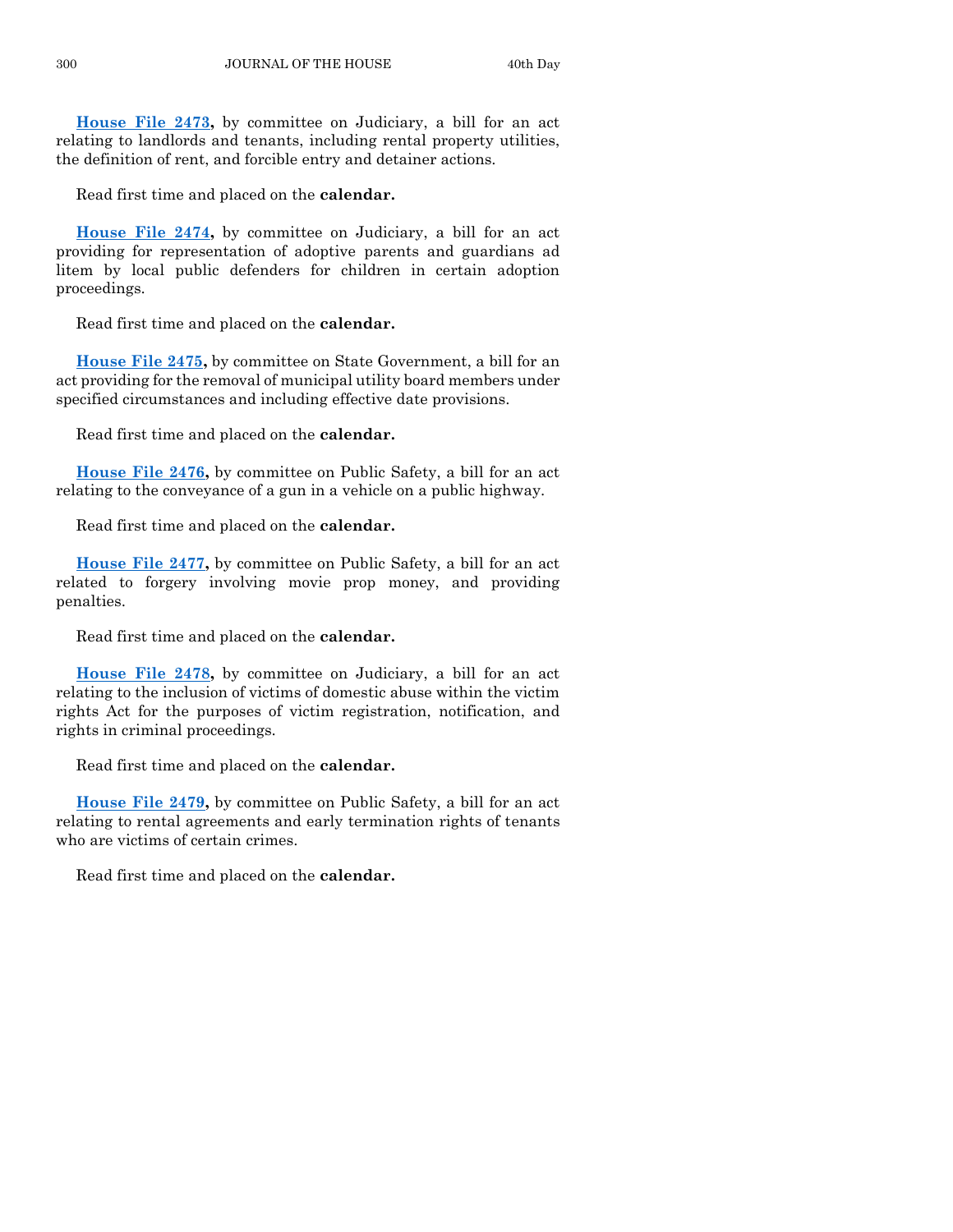**[House File 2480,](https://www.legis.iowa.gov/legislation/BillBook?ga=89&ba=HF2480)** by committee on State Government, a bill for an act relating to cosmetology and the practice of threading.

Read first time and placed on the **calendar.**

**[House File 2481,](https://www.legis.iowa.gov/legislation/BillBook?ga=89&ba=HF2481)** by committee on Judiciary, a bill for an act relating to judicial selection, including the nominees to the court of appeals, and the appointments, resignations, and residency requirements of district judges, district associate judges, associate juvenile judges, and associate probate judges.

Read first time and placed on the **calendar.**

**[House File 2482,](https://www.legis.iowa.gov/legislation/BillBook?ga=89&ba=HF2482)** by committee on Veterans Affairs, a bill for an act relating to employment protections for state employees who are veterans.

Read first time and placed on the **calendar.**

**[House File 2483,](https://www.legis.iowa.gov/legislation/BillBook?ga=89&ba=HF2483)** by committee on Judiciary, a bill for an act creating specialty probate courts.

Read first time and placed on the **calendar.**

**[House File 2484,](https://www.legis.iowa.gov/legislation/BillBook?ga=89&ba=HF2484)** by committee on Judiciary, a bill for an act relating to trusts, including optional notices to creditors when a will has been admitted to probate without administration and the trust is the beneficiary of the estate, trust accounting, specific powers of a trustee, and representation of holders of power and similar interests.

Read first time and placed on the **calendar.**

**[House File 2485,](https://www.legis.iowa.gov/legislation/BillBook?ga=89&ba=HF2485)** by committee on Judiciary, a bill for an act relating to access to confidential records of the commission on judicial qualifications by members of the general assembly.

Read first time and placed on the **calendar.**

**[House File 2486,](https://www.legis.iowa.gov/legislation/BillBook?ga=89&ba=HF2486)** by committee on Judiciary, a bill for an act relating to accommodations in housing provided to persons with a disability-related need for assistance animals and service animals, and providing penalties.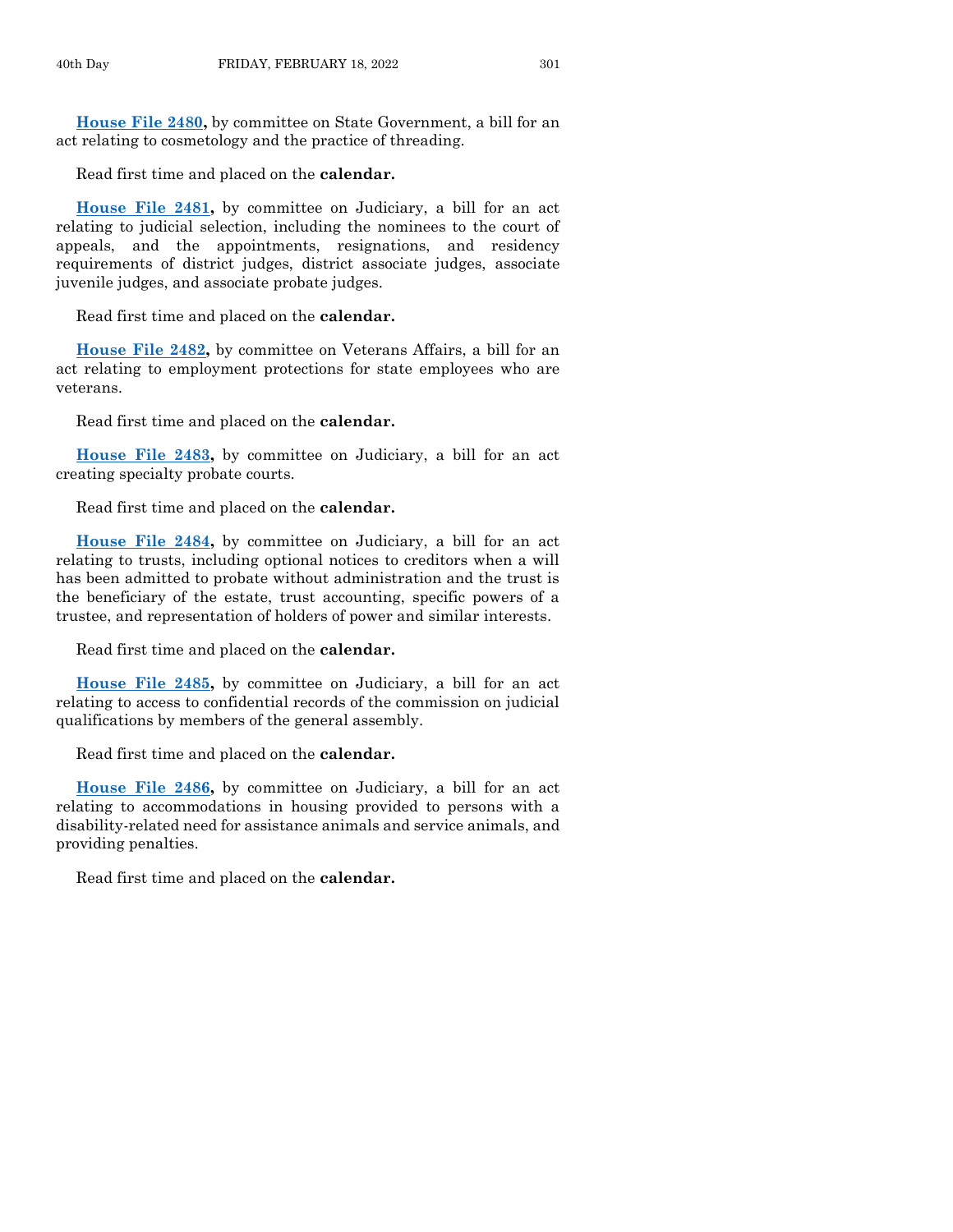**[House File 2487,](https://www.legis.iowa.gov/legislation/BillBook?ga=89&ba=HF2487)** by committee on Judiciary, a bill for an act relating to paternity in certain actions before the juvenile court.

Read first time and placed on the **calendar.**

**[House File 2488,](https://www.legis.iowa.gov/legislation/BillBook?ga=89&ba=HF2488)** by committee on State Government, a bill for an act relating to public records of the Iowa public broadcasting board.

Read first time and placed on the **calendar.**

**[House File 2489,](https://www.legis.iowa.gov/legislation/BillBook?ga=89&ba=HF2489)** by committee on State Government, a bill for an act relating to the auditor of state and including effective date and applicability provisions.

Read first time and placed on the **calendar.**

#### COMMITTEE RECOMMENDATIONS

MR. SPEAKER: The Chief Clerk of the House respectfully reports that the following committee recommendations have been received and are on file in the office of the Chief Clerk:

#### MEGHAN NELSON Chief Clerk of the House

#### COMMITTEE ON EDUCATION

**Committee Bill** (Formerl[y House File 2085\)](https://www.legis.iowa.gov/legislation/BillBook?ga=89&ba=HF2085), establishing a new license to be issued by the board of educational examiners.

Fiscal Note: **No**

Recommendation: **Amend and Do Pass** February 17, 2022.

**Committee Bill** (Formerly [House File 2186\)](https://www.legis.iowa.gov/legislation/BillBook?ga=89&ba=HF2186), authorizing the boards of directors of school districts to engage independent contractors to serve as dyslexia specialists.

Fiscal Note: **No**

Recommendation: **Amend and Do Pass** February 17, 2022.

**Committee Bill** (Formerly House [File 2306\)](https://www.legis.iowa.gov/legislation/BillBook?ga=89&ba=HF2306), establishing the comprehensive transition and postsecondary program scholarship program.

Fiscal Note: **No**

Recommendation: **Amend and Do Pass** February 17, 2022.